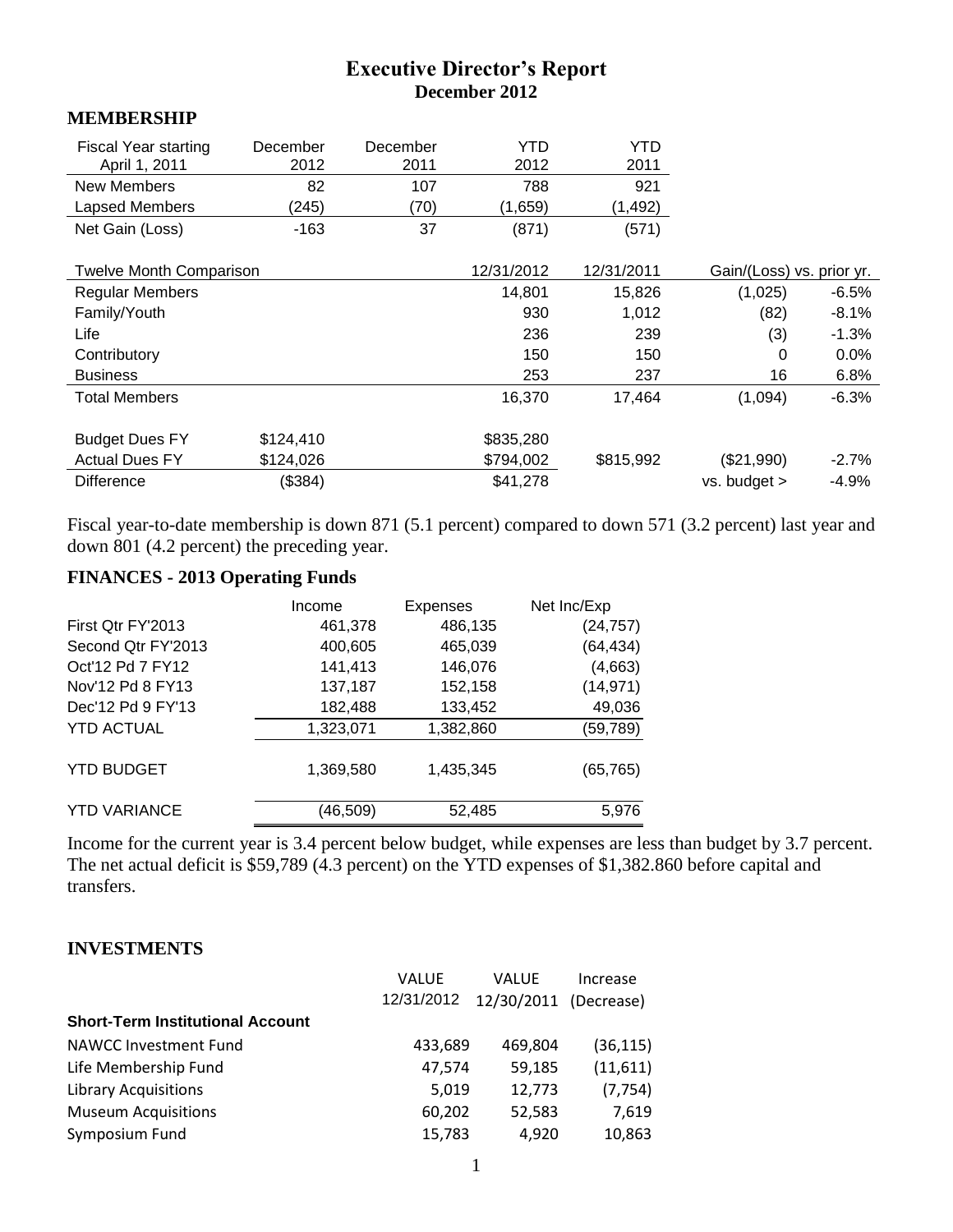| Sub-total Short-Term Funds             | 562,267   | 599,265   | (36,998) |
|----------------------------------------|-----------|-----------|----------|
| <b>Long-Term Institutional Account</b> |           |           |          |
| Heritage Fund                          | 140,056   | 30,459    | 109,597  |
| Museum Endowment Fund                  | 354,622   | 293,680   | 60,942   |
| Museum & Library Institutional Fund    | 726,813   | 682,389   | 44,424   |
| Library & Research Center Endowment    | 103,557   | 93,090    | 10,467   |
| School Endowment                       | 184,531   | 170,178   | 14,353   |
| Midwest Scholarship Fund               | 37,336    | 32,122    | 5,214    |
| <b>Pritchard Fund</b>                  | 46,413    | 40,070    | 6,343    |
| Sub-total Long-Term Funds              | 1,593,328 | 1,341,988 | 251,340  |
|                                        |           |           |          |
| <b>Total Institutional Funds</b>       | 2,155,595 | 1,941,253 | 214,342  |
|                                        |           |           |          |

\*Consolidated Long-Term funds balance-Individual named account balances calculated.

The current values on investments reflect paper gains and losses due to market fluctuations. Because most of our fixed income investments are held to maturity, actual gains and losses will only occur at maturity or when an investment is sold.

#### **MUSEUM – Noel Poirier, Museum Director**

The Museum's admission revenue for the quarter was \$10,241. Visitation for the quarter was 2,133, including 122 NAWCC members (5.7 percent). NAWCC Store sales for the quarter were \$11,136. Visitation for the quarter was about average for the same period. The Museum redeemed 218 Turkey Hill Experience joint tickets this quarter. Joint tickets represented an average of 10 percent of visitation for the quarter.

The Museum hosted the American Alliance of Museums Site Visit team at the beginning of November. The team consisted of two museum professionals from other specialized museums (The Studebaker National Museum and The Bailey-Matthews Shell Museum). The Visiting Committee was given an in-depth tour of the Museum and overall NAWCC facility; they interviewed a number of Museum and Library personnel, spoke with the NAWCC Executive Director and Controller, and spoke with three members of the NAWCC Board of Directors. The Committee will present its recommendation to the American Alliance of Museums Accreditation Commission in March of 2013.

The Museum presented the FP Journe Steel Time exhibit during the quarter. This exhibit of over 190 gunmetal-cased watches had been previously exhibited in Tokyo, Geneva, and New York City. The Museum Store also is now carrying the book *Steel Time*, which details all of the watches that were exhibited, minus the Museum's contribution of watches. This exhibit was taken down at the beginning of December, and the space is being prepared for a new wristwatch exhibit that will be curated by the 2013 Gallet Guest Curator of Wristwatches. The Time Out! exhibit ended at the end of December and will be uninstalled in January. That area will then be prepared for 2013's exhibit on alarm timepieces, Wake Up.

The Museum unveiled a new donor program that will incorporate two ideas from previous campaign efforts. The Friends of the Collection program allows individuals to make annual donations that will be used exclusively for the care, preservation, and presentation of the Museum's collection. Donors who give more than \$250 a year will be offered the opportunity to have their name associated with a specific object in the Museum collection. There have already been a handful of donations to this new donor program. The Museum Director wrote and submitted two grants to the John Frederick Steinman and the James Hale Steinman Foundations requesting funding to complete necessary repairs to the Museum's roof sections. The Museum learned in December that it did not receive a grant for documenting the Library's horological business records. While the project was commended for what it would accomplish and its overall value, the reviewers expressed concern that the project would principally be of benefit to NAWCC Members as opposed to the general public as a whole.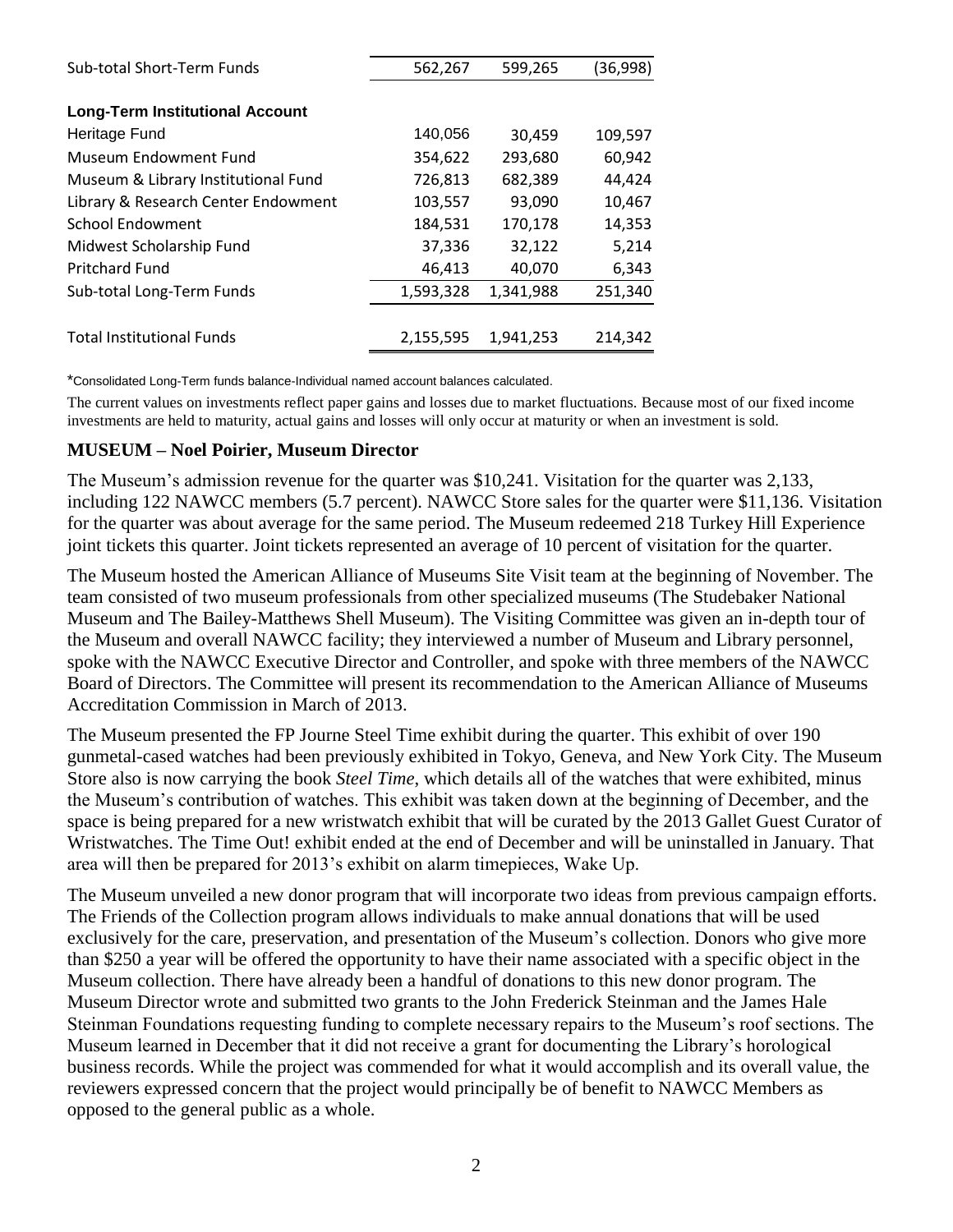## **LIBRARY AND RESEARCH CENTER - Sara Butler Dockery, Library & Archives Supervisor**

At the end of October, Chapter 158 hosted the Mid-Eastern Regional in York, which brought a number of members from all over the country to the Library. It is always good when members have a chance to take advantage of the Library's resources in person to do research or just to browse the shelves.

We welcomed three new volunteers to the Library's staff this quarter, all of whom are working hard and quickly learning the ropes. All of our volunteers did a wonderful job of holding down the fort during the last week in October, when I was unable to get home from a conference and Nancy was out on a planned vacation. The volunteers came in to work and did a tremendous job of keeping things going so that I was not too overwhelmed when I returned.

As I mentioned previously, we have been hard at work on our project to scan and upload indices and tables of contents to the catalog. In November we reached the limit set by LibraryWorld (2000). I spoke with customer service to ask how much they would charge to add more uploads and the very kind rep promised to get back to me as soon as possible with a price, but he was not sure how to proceed. The ability to upload documents to catalog records is a recent addition to the system and, thanks to the hard work of our volunteers, we are the first users to hit the limit. We were able to proceed with the project in December when LibraryWorld increased the number of uploads available at no charge. We are very grateful to them for their help and generosity.

#### **October - December 2012**

| <b>Lending Library Activity</b>       |     |
|---------------------------------------|-----|
| Total materials checked out -         | 447 |
| Loans through mail -                  | 201 |
| Loans in house -                      | 201 |
| <b>Material Types</b>                 |     |
| VCR, DVD & Microfilm Loans - 245      |     |
| Books and NAWCC Bulletins - 202       |     |
| <b>Total Number of Visitors -</b>     | 224 |
| Students -                            | 4   |
| Non-members -                         | 100 |
| Members -                             | 120 |
| <b>Fulfilled Research Questions -</b> | 412 |
| Paid Non-members -                    | 7   |
| <b>Library Processing Statistics</b>  |     |
| Acquisitions:                         | 99  |
| Donations:                            | 134 |
| Cataloged Items:                      | 152 |

### **EDUCATION/VOLUNTEERS – Katie Knaub, Education Director**

### **Museum Education Programs and Exhibits**

We helped in directing our exhibit research intern on researching information on our collections for the alarm clock exhibit in April of 2013. We assisted in setting up the Steel Time special exhibit that was on loan to us through December. Much of my time in October was spent preparing for my upcoming maternity leave in November and December. I conducted the yearly employee evaluations for the Museum gallery attendant staff. I also spent significant time with and prepared information for staff who planned to handle my responsibilities while I was on leave. We held our annual fall sleepover at the Museum with other staff members and volunteers carrying out the event while I was on leave.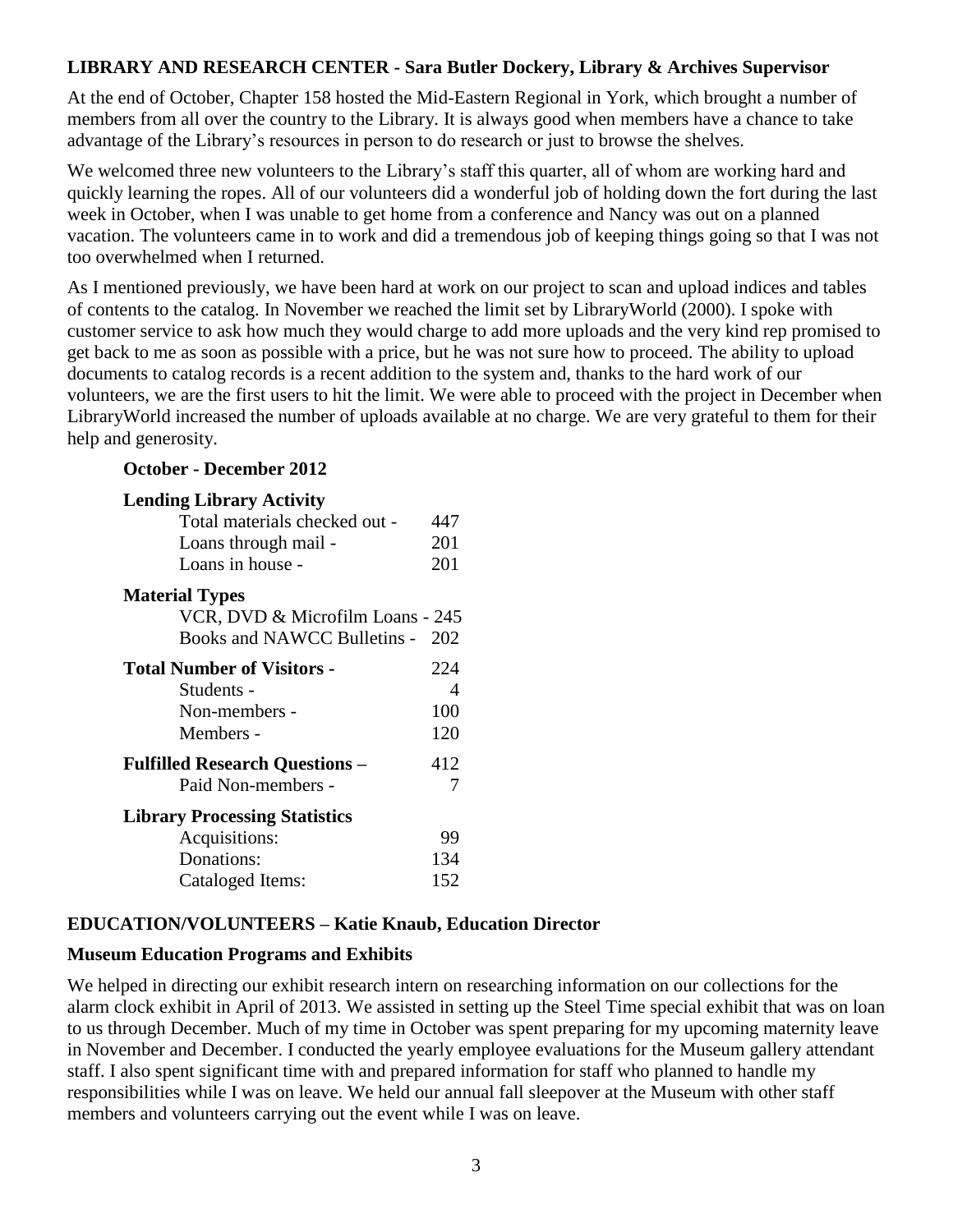## **NAWCC Workshops**

We held two workshops during this quarter, one of which was another beginner's pocket watch workshop, because the one in September was filled to capacity with a waiting list; the instructor Drew Zimmerman offered to do another one for people on the waiting list who did not want to wait until the new year. We worked with our instructors to set a workshop schedule through the first quarter of next year and spent time getting those workshops set up on the website and for online registrations. We also rescheduled the workshops set for this quarter that did not meet minimum participant requirements for dates in 2013.

## **NAWCC School of Horology- Financial Aid**

We completed the IPEDS survey required by the Department of Education for 2012 and submitted the materials necessary to have the school recognized as being closed by the Department of Education and no longer eligible to be Title IV (financial aid), which would end the requirements associated with Title IV as well. We received the notice of closure at the end of October.

### **Volunteer Program**

We have a new volunteer in the Library and have received three new volunteer applications; I will meet with these new prospective volunteers in January for possible placement. Total Volunteer Hours for 4<sup>th</sup> Quarter: 1,153.

## **Public Programs**

We continued to plan events for 2013, including the popular sleepover program, homeschool day, and make and take program during the summer months. The Wine and Chimes fundraising event was moved from October to April (because this time of year is better for participating wineries). Staff also participated in the Turkey Hill Experience's Family New Year's Eve celebration with a table and activities for participants promoting the Museum.

# **Public Program/Events 4th Quarter: 31**

I was on maternity leave for the last week of October through the end of December, and I thank the staff members who took care of some of my job responsibilities while I was out, including Noel Poirier, Abby Krouse, Dana Neil, and Kevin Osborne. I appreciated all that they did to keep the Education Department going while I was out on leave.

## **PUBLICATIONS - Diana DeLucca, Editor**

## **Periodicals –** *Watch & Clock Bulletin*

The January issue was sent to press the last week of November. The January issue included nine membersubmitted articles, and contributions were received from all of our regular columnists. The January issue included candidate biographies for the 2013 elections. The March issue is underway, and it will include a continuation of Owen Burt's four-part series on Durfee clocks and David Boettcher's four-part series on Taubert watchcases. The March issue will also include the awards listing for 2012. Fourteen new articles were received in this quarter and are currently under review or in various stages of production.

The 2012 updated *W&C Bulletin* index was completed, including a browsable index in PDF format.

### **Periodicals –** *Mart & Highlights*

Revenue for the November/December *Mart & Highlights* was \$17,896.35, reflecting the end-of-year "free" advertising built into the 6-for-5 special that many advertisers purchase. The January/February issue total of \$22,608 is tentative; the total accounting for the January issue is still in process.

#### **May 2012 - March 2013**

| Issue | <b>Issue Date</b> | Revenue per Issue |
|-------|-------------------|-------------------|
| 365   | May-12            | \$23,566.50       |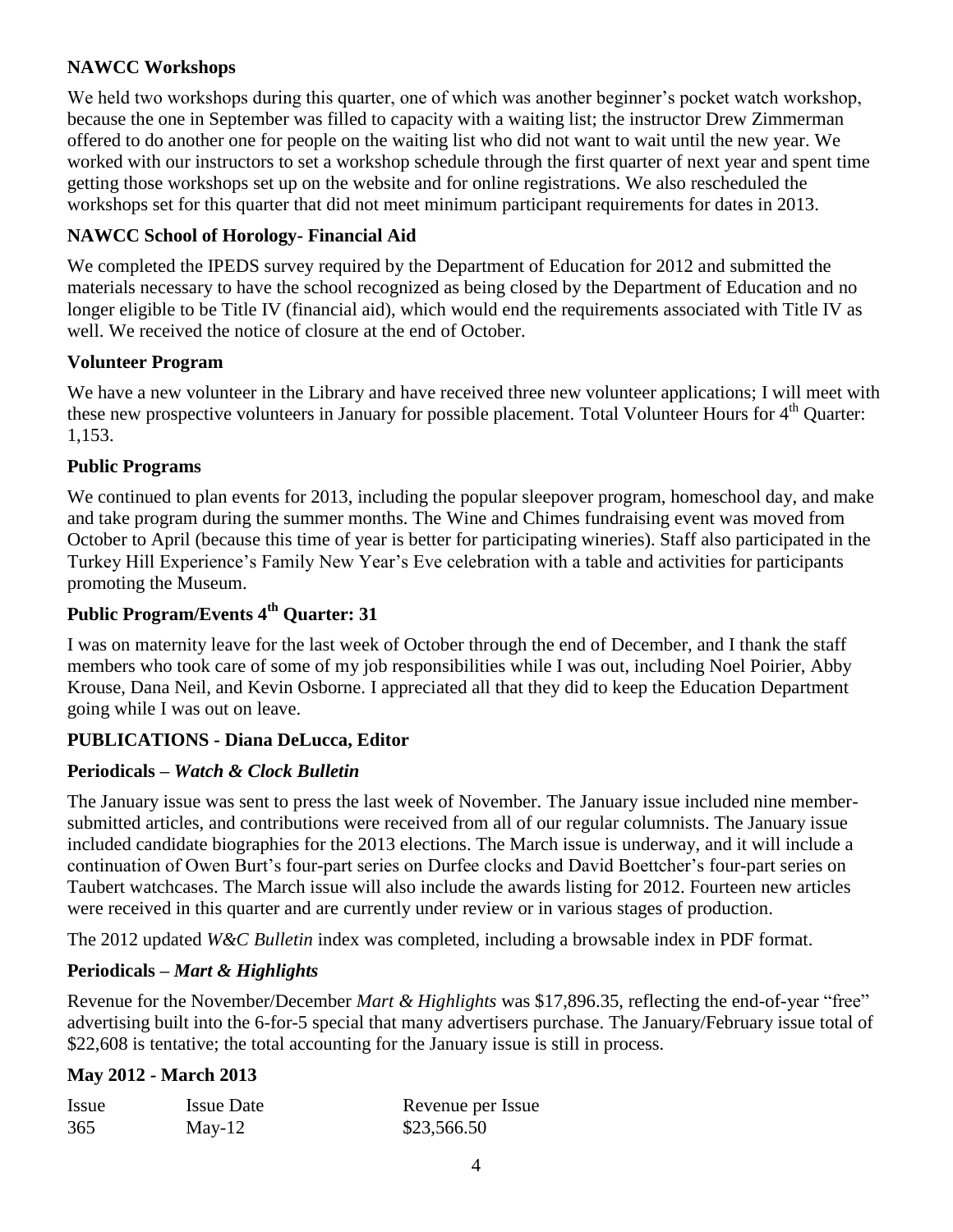| <b>TOTAL MART REVENUE</b> |          | \$113,798.65 |             |
|---------------------------|----------|--------------|-------------|
| 370                       | Mar-13   | \$0.00       |             |
| 369                       | $Jan-13$ | \$22,608.00  | (tentative) |
| 368                       | $Nov-12$ | \$17,896.35  |             |
| 367                       | $Sep-12$ | \$25,531.90  |             |
| 366                       | $Jul-12$ | \$24,195.90  |             |

Promotional emails, via Constant Contact and personalized emails, continue with each *Mart & Highlights* cycle. The Mart Marketplace, online in the *Mart & Highlights* section of nawcc.org, offers advertisers an opportunity to reach a wider audience and has been expanded in 2012 to include, at no additional cost, any advertiser who pays for a full year of *Mart & Highlights* advertising.

The *Mart & Highlights* was redesigned for 2013. Member content, including regionals and promotional articles, were placed in the front of the issue. Line advertising now runs continuously across the top of back pages; display advertisements are interspersed throughout, depending on color page position and "tear-off" ad requirements.

## **Special Publications**

A compilation of Ed Sowers repair articles, from the *Bulletin*, the AWCI, and Clockmakers Newsletter, titled *Challenging Repairs to Interesting Clocks*, was advertised in the January/February *Mart & Highlights*. One hundred books were ordered and should arrive this week.

Phil Balcomb's reprint was also sent to the printer, and we are expecting a proof copy of this book soon.

Phil Samponaro's Bristol clockmakers book is in process. This is a compilation of the five-article series published in 2012, with the addition of Chapter 2, a version of which was published after Dr. Samponaro's 2007 Symposium lecture.

#### **Websites**

"Watchdig 2.0" went live in November. This version of Watchdig places content into categories, mimicking magazine formatting. The staff was trained in how to navigate the admin side of the site, because more attention must now be given to article placement.

Julia Sheib's Watchdig internship ended at the end of the year. Although we are registered with several local colleges, and two students expressed interest, so far we do not have another intern.

Pages were created on nawcc.org for the 2013 convention and symposium. *The Keystone and Jewelers' Circular* digital file project for online access is still in process.

### **Other Activities and Support Materials**

Copyediting and proofing continue on all marketing material, primarily *eHappenings* and press releases. The capital campaign case statement was edited and formatted. Membership brochure revisions were made. Museum flyers were updated. A holiday card was designed. NAWCC letterhead was revised. The 2013 election ballot was designed.

### **INFORMATION SERVICES – Kevin Osborne, IS Director**

### **iMIS Association Management Software**

We upgraded iMIS from version 15.2.5.3812 to 15.2.15.4667. There were some issues that were resolved in the newer version, and we thought it was important to take advantage of the improvements. We are working on the new version of Sign up and Pay for the public and our members to take use. In the meantime we have set up a PayPal process that allows for non-members to join the Association.

### **Websites**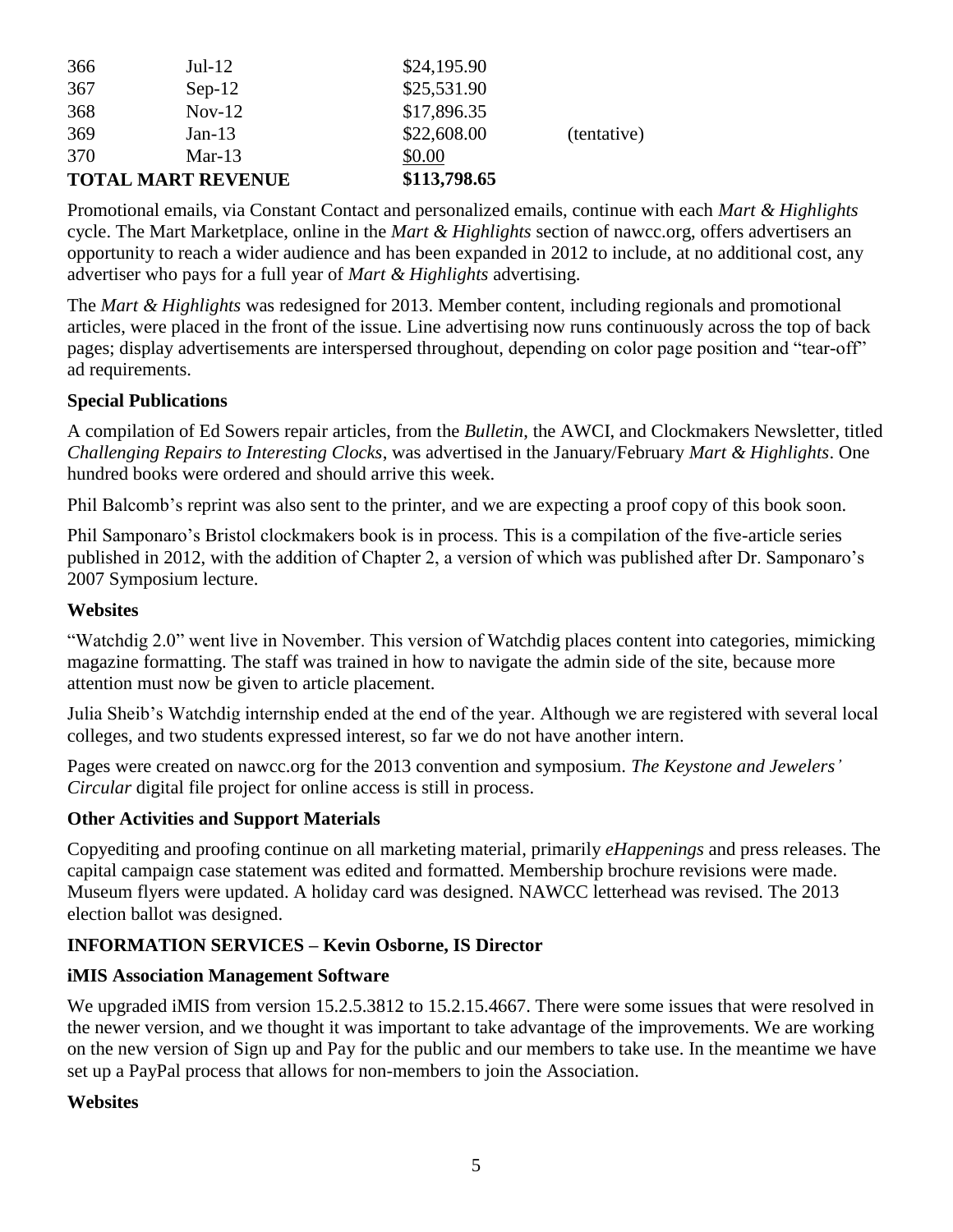Our Barracuda Backup Device is now properly configured and performing nightly backups of the webserver and the DB server that support our websites and are located at our Co-Location site.

We have added a Resources page to the Library section of the website, which lists all the Members-only resources we have. The listing is visible to the public, but the content is not available to them unless they join the NAWCC. We are currently working to add the below mentioned archival material to the website, but it is a time-consuming process.

### **Local Network**

We have added a gigabit switch to the network rack to facilitate a greater transfer speed with our network servers. All the servers are connected directly to the switch, which runs at 1,000 megabits per second as opposed to 100 megabits.

## **PC and Print Equipment**

We continue to upgrade and replace outdated computers and operating systems for our staff. We have replaced the Curator's computer with a newer PC running Windows 7 and upgraded the printer he uses to print Museum display labels. Our Education Director is also now running a PC with Windows 7 installed, and we have upgraded one of our Membership Group Associates with a better PC.

A new laptop was also donated to us, and we used it to replace a questionable laptop used by our Executive Director. All the printers from the School have been put into use so that each Associate has a personal printer available at his or her desk.

## **Museum and Library**

We have uploaded over a terabyte of archival material to the Buffalo Terastation (which hardly has put a dent in the number of terabytes remaining!). They include research information from the E. Howard Company, our Enlisting Time videos, Finding Aids to our Library resources, and more than 180 gigabytes of videos, catalogs, and other information from our Hamilton archives. We also have uploaded the Jewelry Supply Catalogs, numerous issues of *Keystone* from 1889 to 1912, our Presidential Watches Videos, the Seth Thomas Company material, and the Westclox Factory film.

## **COMMUNICATIONS – Markus Harris, Communications Director**

Communications updated and maintained NAWCC websites and online resources and printed, mailed, and invoiced multiple chapter newsletters. Communications Director Markus Harris designed and sent multiple email newsletters and targeted Constant Contact mailings on assorted topics, including event notices and support for chapter meetings, Board announcements, and local and regional events. Communications also mailed promotional materials to chapters in support of chapter events, writing and distributing press releases for Steel Time, Mid-Eastern Regional, November Calendar of Events, December Calendar of Events, Last Chance for Time Out, Grant from PHMC, January Calendar of Events, etc. The Web team continued work on website upgrade and extension and began server migrations for complete website software upgrade. Communications director worked with Higher Logic to restore functionality between Community server and membership, edited and designed the December edition of *eHappenings*, and provided extensive customer service advice to members via Web and telephone.

Communications also emailed Wines & Chimes participants confirming new event date; began to make arrangements for additional promos from media sponsors in support of that event; and helped advertise, promote, and support the Time Out exhibit. The department formatted, printed, mailed, and invoiced newsletters for Chapters 3, 141, 159, 89, 11, and 134, plus multiple additional mass emailings for Chapter 19. Supported arrangements for December Board of Director's meeting, including hotel reservations, volunteer scheduling, meal and restaurant facilities, and handled additional rescheduling for Wines & Chimes event (now set for April 26, 2013), plus we developed and drafted a contact spreadsheet with all contact information for wineries, breweries, and restaurants in the area. The department arranged invitations and reservations for the December employee holiday party event, followed-up publicity and attendee service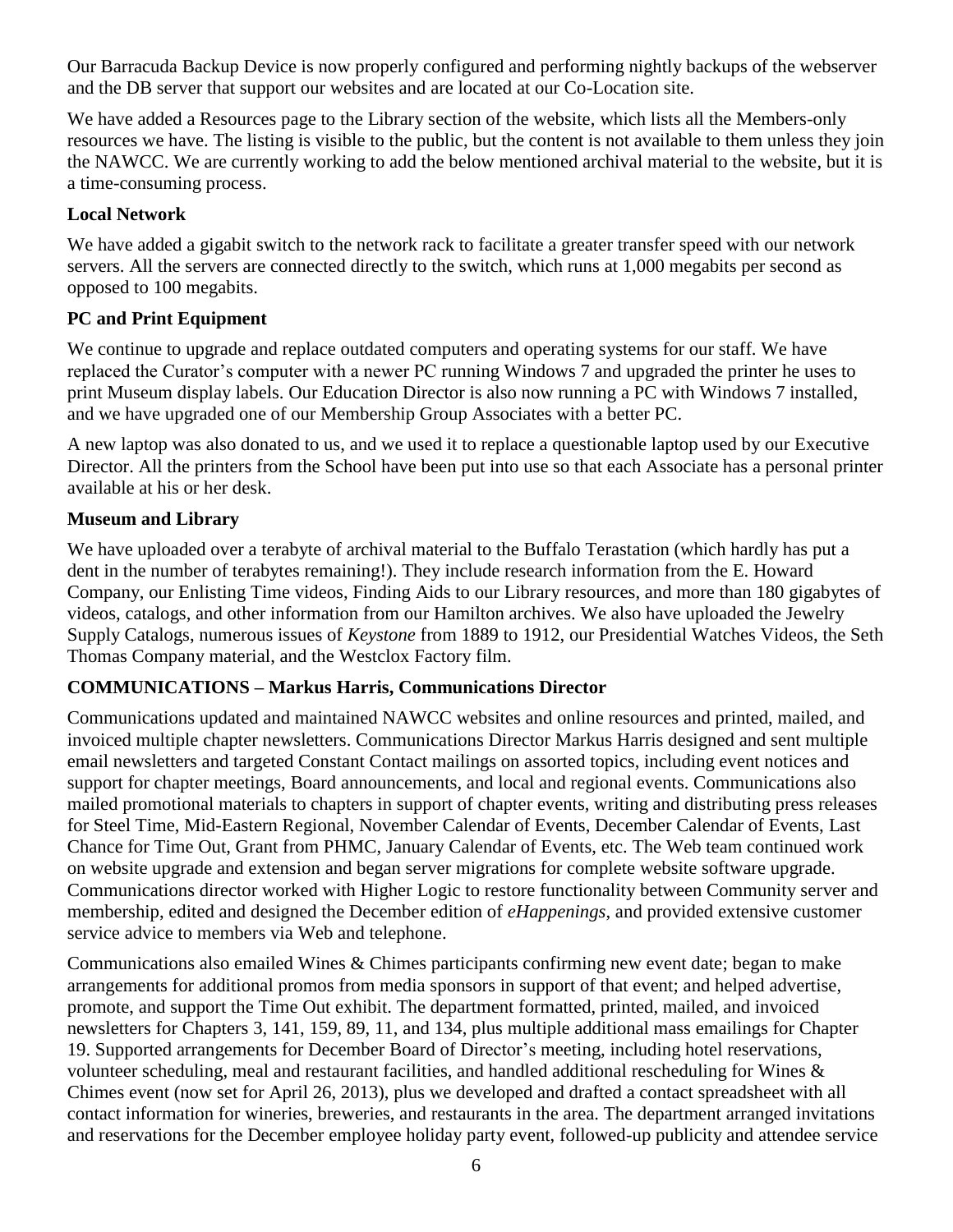for the Hamilton event, began preparing advance publicity and contact information for 2013 Symposium; in addition Communications drafted documents and helped research public programs and events for the accreditation team and CRC Committee. Contacted Chapter 3 to follow-up on invoices for newsletter mailings, prepared research reports on copier usage and other office activity for controller, and sent targeted press releases (Sleepover event) to SVCC for inclusion in upcoming newsletter, sent informational packet on all events for 2013 to YCCVB, handled press visits from several newspapers (including *The Reporter* in Lansdale). Communications also coordinated the visit of a video crew who filmed the Museum and Museum collection for an upcoming horological documentary, including filming additional b-roll footage (free of charge) for future NAWCC video promotional materials.

## **FACILITIES – Chuck Auman, Controller**

The work on the facilities and grounds continued this quarter with tree trimming, cleaning the drains on the roof, and painting several walls in the Museum. The calk around the inside of the basement floor that was damaged during the storm last year was removed and replaced.

We had our annual boiler inspection and our semiannual sprinkler test. We tested and replaced batteries in the emergency lights in the building. We tested the emergency telephone in the elevator.

We replaced the sump pump in the boiler room. We added baby-changing stations to the main restrooms.

We received \$30,000 from the Crystal Fund to assist with our roof repairs. We have received \$34,225 from the insurance company but need an additional \$52,782 to repair the two sections of the roof that were damaged. We also need an additional \$36,835 for the coating of the third section of the roof.

## **DEVELOPMENT – Steve Humphrey, Executive Director**

Donations total \$281,149 YTD versus \$103,086 for the previous year. In-kind donations total \$5,890 versus \$9,851 last year. In-kind donations do not include items donated for which the value is not determined. On Friday November 30, \$18,500 was given from 116 donors to the Extra Ordinary Give sponsored by the Lancaster County Community Foundation. The foundation will be providing a match of about \$3,333. A grant application was approved by the Crystal Trust for \$30,000 to assist with roof repairs. The Pfizer Foundation Matching Gifts Program awarded \$1,000 to match volunteer hours contributed.

The National Watch and Clock Museum received a \$6,121 grant from the Pennsylvania Historical and Museum Commission. The grants ranged in size from \$3,000 to \$50,000 and were based on the size of each museum's expenses in the most recently completed fiscal year. These are the first museum grant funds awarded by the state in several years.

The Annual Fund Campaign was kicked off in October with targeted mailings and solicitations on the *W&C Bulletin* carrier sheet and in the *Mart & Highlights*. As of January 10, contributions totaled \$60,892 compared to \$44,702 the prior year.

October to December chapter contributions:

Chicagoland Chap 3 - \$250 memorial gift George E Lee - Michiana Chap 26 - \$500 unrestricted chapter challenge Iowa-Illinois Chap 29 - \$100 unrestricted Magnolia Chap  $\overline{41}$  - \$2,500 unrestricted chapter 50<sup>th</sup> anniversary gift Alabama Chap 54 - \$200 memorial gift Western Michigan Chap 101 - \$500 unrestricted chapter challenge San Jacinto Chap 139 - \$500 unrestricted Connecticut Chap 148 - \$500 unrestricted Lone Star Chap 124 - \$500 Library for digitizing collections Central Jersey Chap 142 - \$500 HVAC Study Magnolia Chap 41 - \$25 memorial gift for the Field Suitcase Workshops Lone Star Chap 124 - \$50 memorial gift for the Library